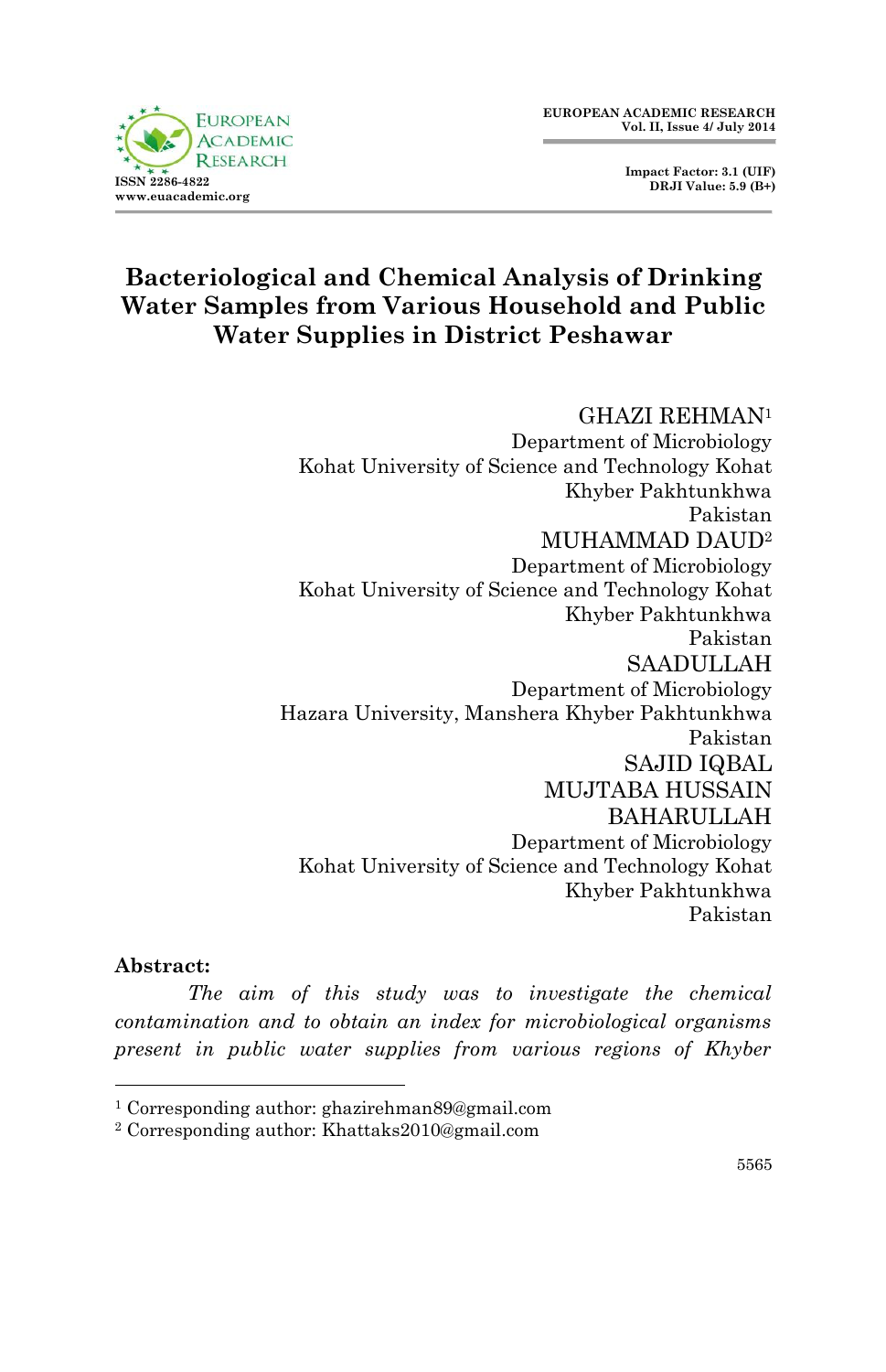Pakhtoonkhwa (KPK). Water samples from various parts of KPK were *tested and analyzed using different chemical and microbiological parameters. Different samples were brought from all parts of KPK districts. For the analysis of bacteriological contamination, Coliform test using selective media Eosin Methylene Blue were performed to confirm the presence of Escherichia coli. Standard chemical methods were used to assess chemical contamination. Among the investigated chemicals included sulfates, nitrates, nitrites and total soluble solids (TSS). The results revealed that most of the samples did not agree with the rules of the World Health Organization and found contaminated with various chemicals. Among them, the highest coliform count was observed in samples obtained from various hotels that have the most probable number (MPN) of 33 /100 ml, followed by water samples having wells MPN 13/ 100 ml. In addition, water samples from drilled wells were found with MNP low of 0 / 100 ml. In regard to chemical pollution, most of the samples chemical contamination was detected in the limit permitted under the World Health Organization (WHO) and the U.S. Environmental Protection Agency (USEPA).* 

**Key words:** Bacteriological, Chemical analysis, Water Samples, Public water

### **Introduction**

Water is one of the essential natural resources given by the creator. In Holy Quran it's stated that "We have kept alive everything from water". So it proves that without water life can't go on. We can live without food for many days or weeks, but without water we can die less than a week [12].

Water is most vital liquid for maintaining the life on the earth. About 97% water is exists in oceans that is not suitable for drinking and only 3% is fresh water wherein 2.97% is comprised by glaciers and ice caps and remaining little portion of 0.3% is available as a surface and ground water for human use .Safe drinking water is a basic need for good health and it is also a basic right of humans. Fresh water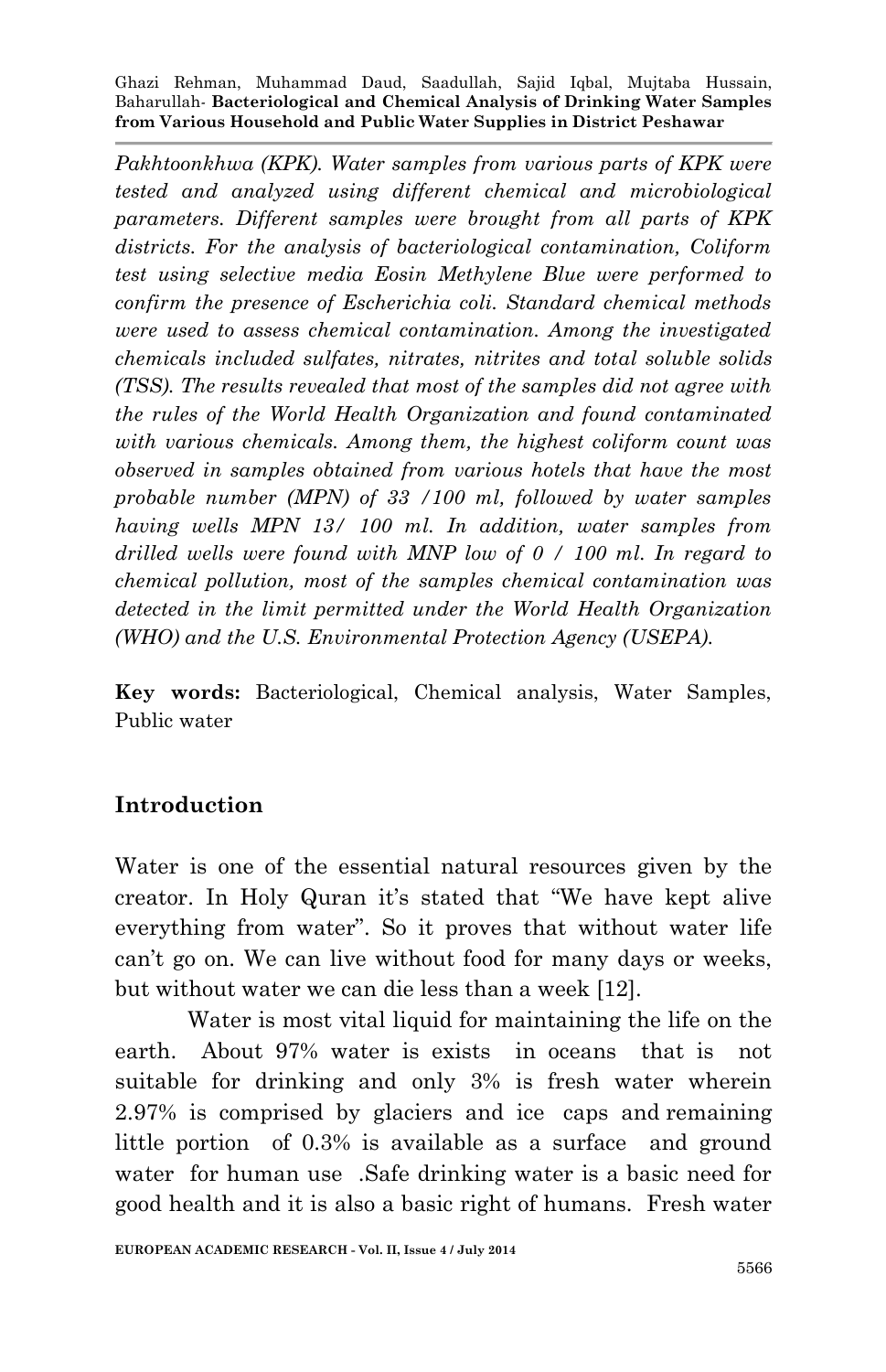is already a limiting resource in many parts of the world. In the next century, it will become even more limiting due to increased population, urbanization and climate change [13]. Unfortunately, in developing countries (i.e. Pakistan) the drinking quality of water is continuously being contaminated and hazardous for human use due to high growth of population, expansion in industries, throwing away of waste water and chemical effluents into canals and other water sources

All living organisms require a variety of inorganic compounds for growth, repair, maintenance and reproduction and such inorganic compounds are abundant in water. Hence, water plays an essential role in human life. Several studies indicated that consumption of untreated or poorly treated water lead to the outbreak of waterborne diseases such as typhoid, cholera and bacillary dysentery. In our country 70% of the water is seriously polluted and75% of illness and 80% of the child mortality is attributed to water pollution [14]

Water is a basic requirement for all living creatures; among them the most important use is drinking [Park 1997] Water quality get weaken due to increase in population, industrial development and unhygienic conditions in all parts of the world[16]. In Pakistan fresh water sources are glaciers, rivers and lakes but due to low rainfall and snowfall, Pakistan is suffering from water deficit. So to solve this problem, people rely on ground water. It is an important natural resource for various human activities [17]. In developing world water pollution is one of the alarming issues, especially caused by animal waste, industrial, household effluent and heavy metals. High concentration of the heavy metals like arsenic and lead has been found in water both in developed and developing countries [18]

Fecal pathogens such as salmonella, Shigella and E.coli are involved in the fecal contamination of water linked to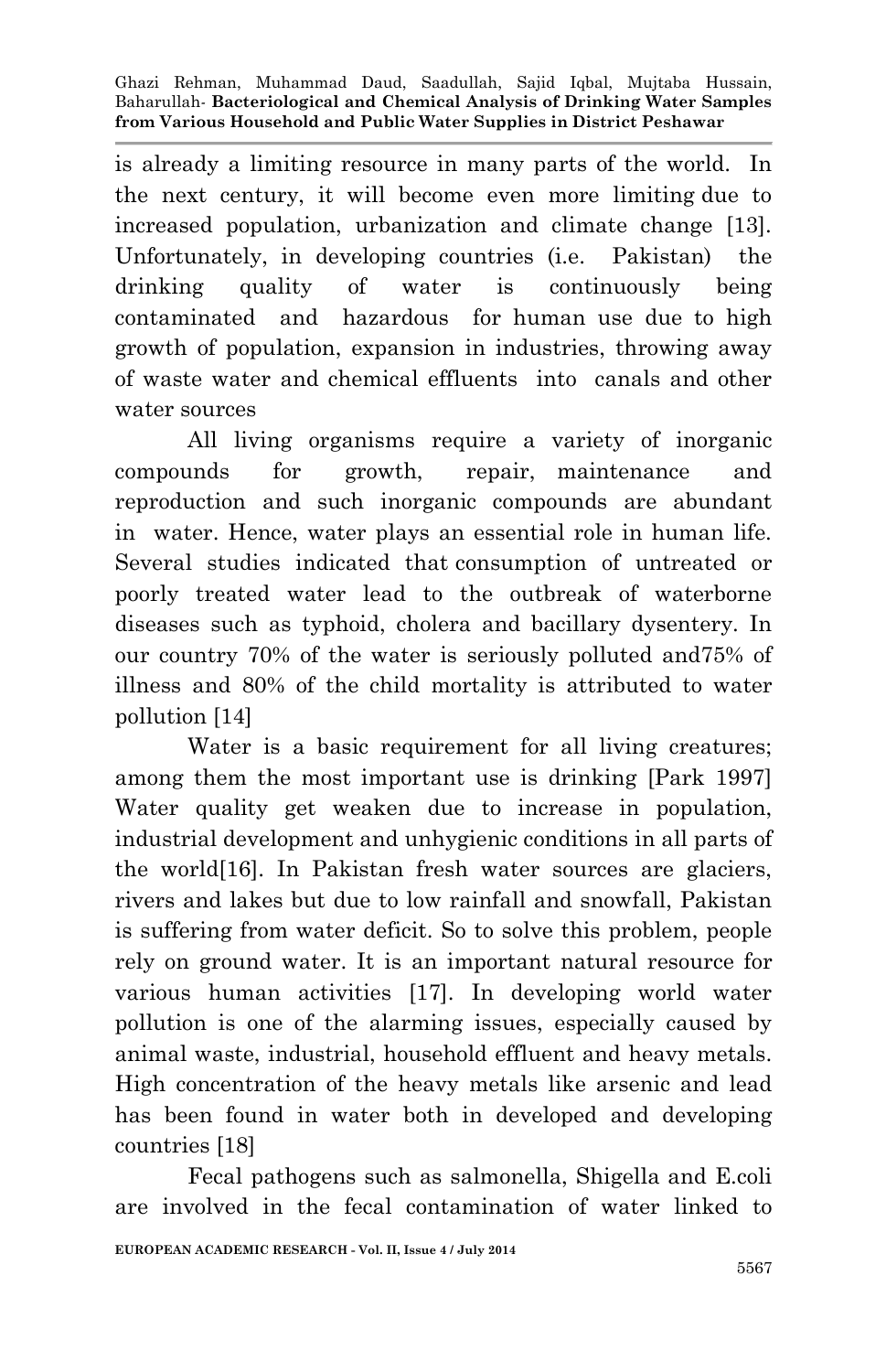excessive nutrient levels in drinking water. In addition to biological contamination heavy metal is present in drinking water which adds pollution to food chain. [21]

In the developing countries more than 60 percent population has no access to pure drinking water [19]. Pakistan has recognized the existence of four major water quality problems such as bacteriological contamination (68%), arsenic (24%), nitrate (13%) and fluoride (5%) in the surface or groundwater sources [20]. Nitrate gets into water body by fertilizers, animal wastes and municipal sewage treatment system.

The aim of this study was to investigate the quality of water in terms of chemical and bacterial contamination and to bring about awareness to the local people about the quality and standard of drinking water.

### **Materials and Methods**

### **Sample Collection:**

Total 100 samples were collected in sterile, labeled bottles in strict hygienic conditions in ice-added container and were promptly transferred to lab for analysis these samples were collected from different areas of KhyberPakhtoonkhwa.

### **Bacteriological analysis:**

For Bacteriological analyses, various tests were performed in a step-wise pattern to confirm the presence of Pathogens in Water samples. Presumptive Coliform Test was applied to determine Most Probable Number (MPN) of Coliform through Multi-tube technique. The samples positive for Presumptive test were again subjected to different tests for confirmation of *E. coli* presence. For this purpose, EMB agar was used to culture the samples. The samples were streaked on agar plates, labeled with a specific source code and incubated for 24-48 hours at 37 C<sup>o</sup>. The 24-hours positive samples were again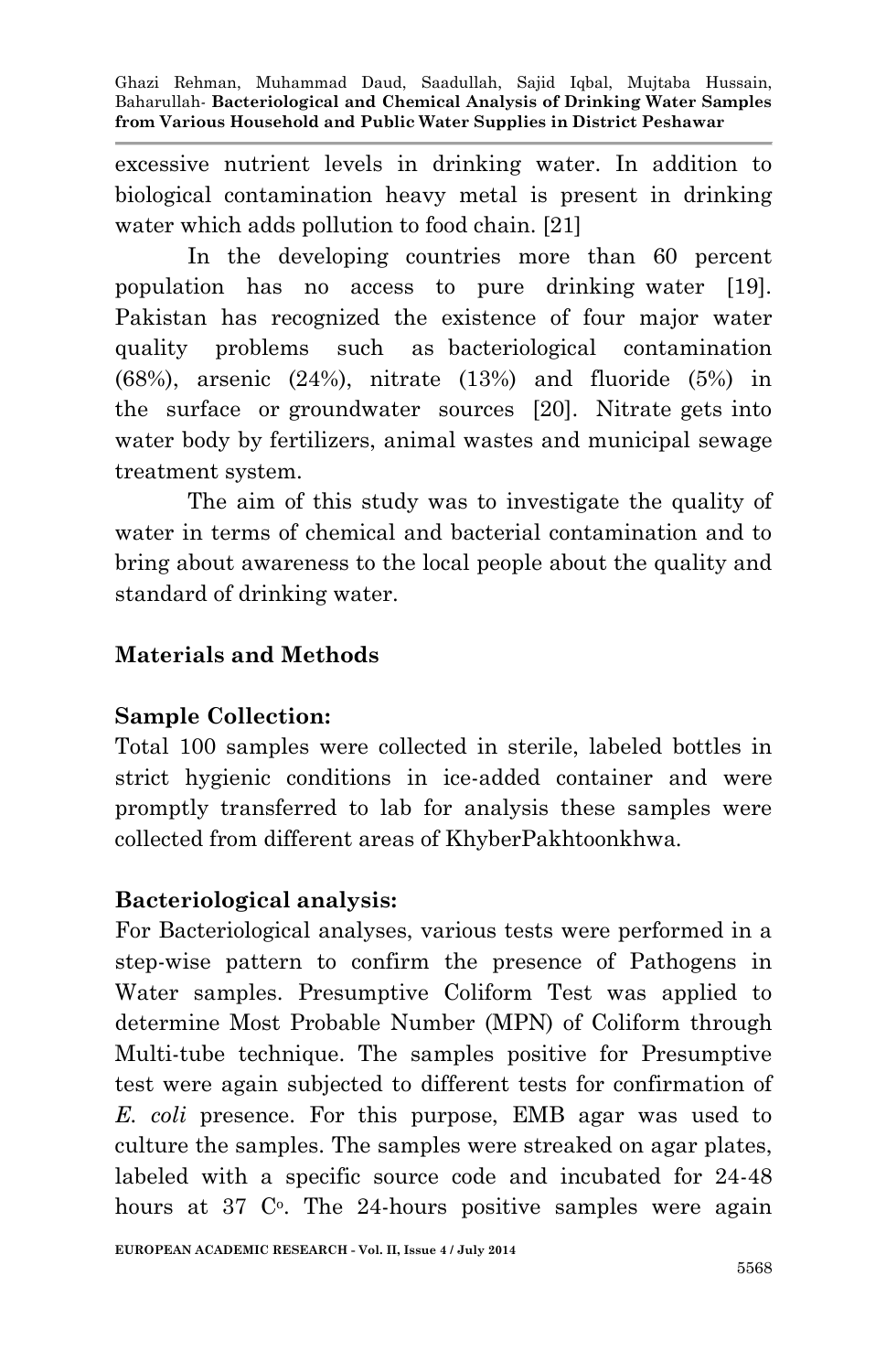cultured. Each positive sample was cultured on Lactose broth and Nutrient agar slant and incubated at  $37 \degree$  for 24 hours.

### **Chemical analysis:**

To study the chemical profile of water samples from numerous public water supplies, various quantitative tests were applied.

### **Statistical analysis**

All the treatment of experiment was performed in triplicates. Statistical analysis of the data was conducted by using graph pad prism. The data was arranged and mean value was compared with Standard deviation.

### **Nitrite in water:**

Nitrite, produced by nitrifying bacteria present in water in gaseous state is injurious to health very dangerous minute amount. To quantify Nitrite, 50 ml of the sample was taken in conical flask, 1ml each of Aliosy A (a chemical) and Aliosy B (a chemical) were added to the sample. After 15 minutes, result was recorded which was development of pink color in positive samples.

### **Nitrate in water:**

Nitrates generally occur in trace quantities in surface waters but may attain high levels in some ground waters. To quantify Nitrates in water, 50 ml of sample was taken in a china dish and put on water bath to evaporate all the water. The residue remained below was then treated with Brucine in the presence of an inorganic acid, which gave red chili color of positive reaction.

### **Total soluble solids (TSS):**

It should not be more than 500 mg/liter in a good sample of water. For the purpose, 50 ml water sample was taken in a china dish of 125 ml with known weight and placed in a Hot-air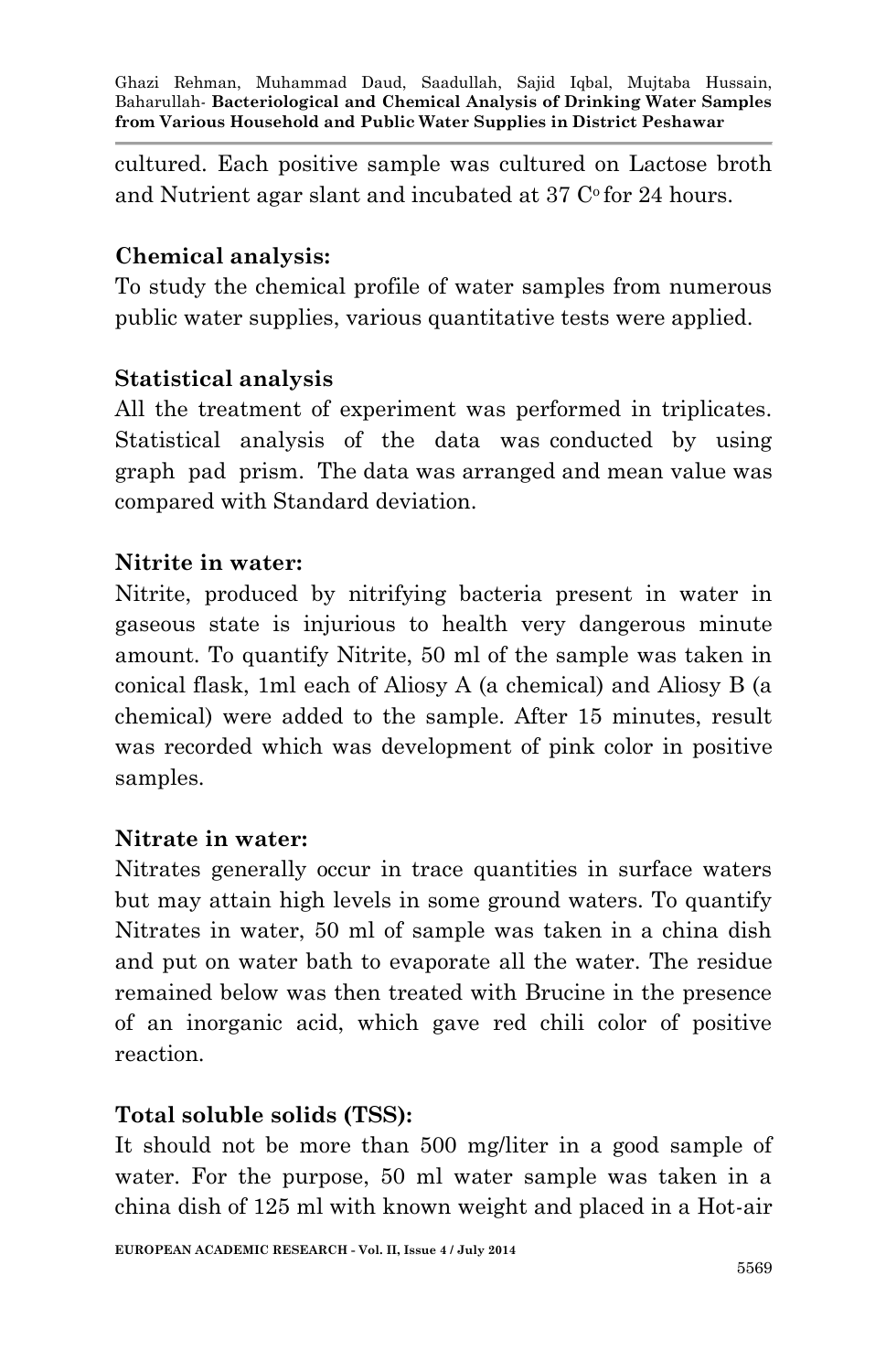Oven till the entire sample was evaporated. Weight of the empty china dish was again weighed. Difference between the two weights was found out and calculated as Total Soluble Solids (TSS) contained in water.

### **Sulphates in water**:

To point out Sulphates in water sample 50 ml of the sample was taken in a conical flask of 100 ml. Five ml of 5 percent Barium Chloride solution was added to the contents of the flask. If Sulphates was present the solution became turbid. BaSO<sup>4</sup> is produced in the form of precipitate. Now, the sample was filtered and dried in a hot air oven at  $105 \degree$  and weighed as Barium Sulphates. Now Sulphates was calculated as:

> Suppose, 50 ml contained Sulphates  $= x$ 1cc contains Sulphates  $= x/50 = b$ 1000 $cc$  contains Sulphates =  $\frac{1000}{c}$

This gives grams/liter to convert into mg divide it by 1000.

### **Results**

The results of the current study revealed that out of 100 samples tested for bacteriological and chemical contamination, hotels water was observed to be more contaminated as compared to other sources in terms of bacteriological contamination. The analyzed water of Khyber Pakhtunkhwa was also contaminated in terms of chemical contamination but was in safe limits. The results are tabulated below showing bacterial and chemical contamination.

| S.no | Source of water | Total samples | Fecal coli form positive |
|------|-----------------|---------------|--------------------------|
|      | Bore water      | 20            |                          |
|      | Well water      | 20            |                          |
|      | Bottled water   | 20            |                          |
|      | Hotels          | 20            | 14                       |
|      | Tap water       | 20            | 12                       |

**Table** 1**. Fecal coli forms in the water samples**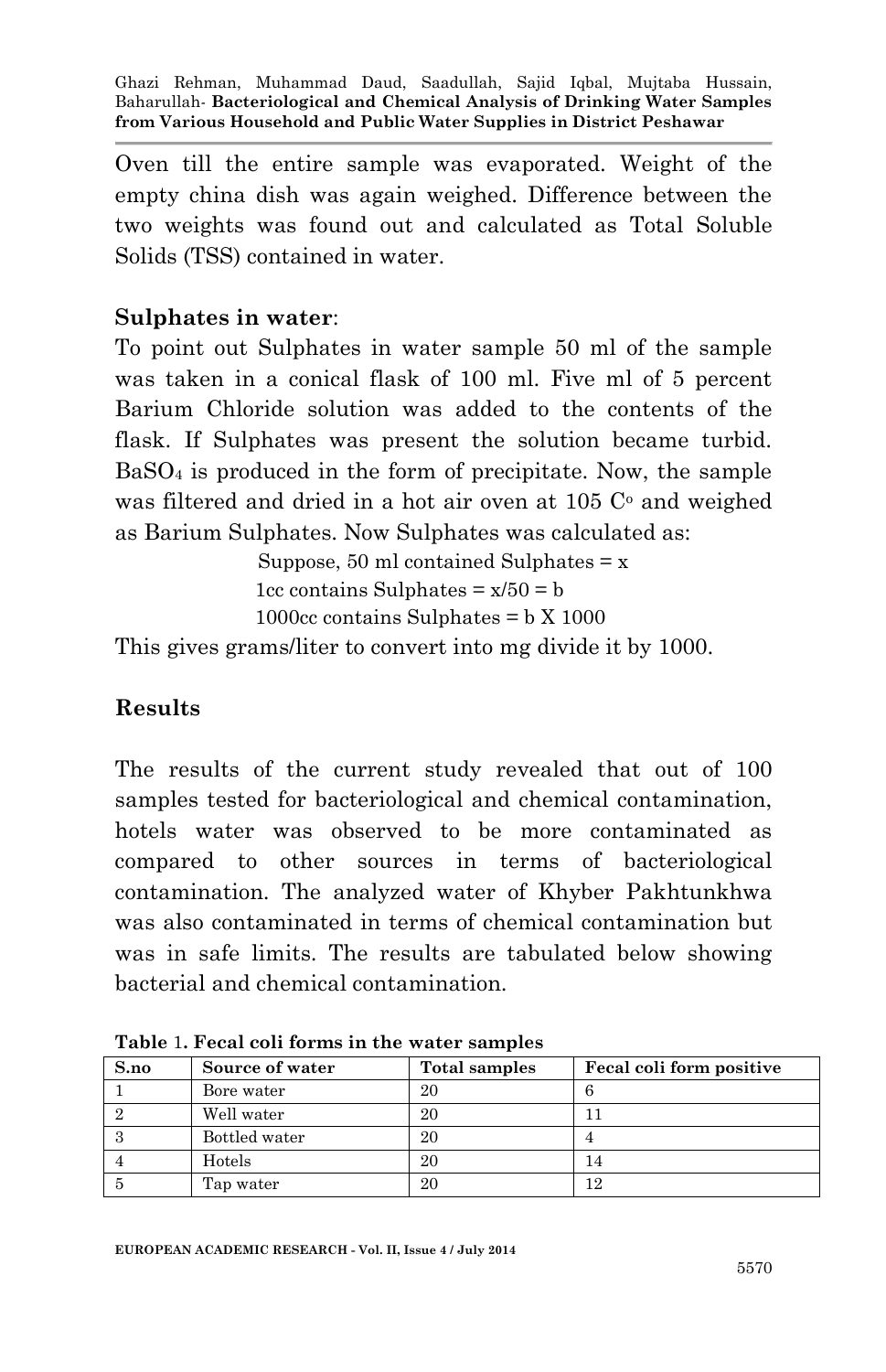| S.no           | Sample Code | <b>MPN</b>     | <b>MPN</b>     |                | $MPN 0.1ml$ MPN result | Fecal                    |
|----------------|-------------|----------------|----------------|----------------|------------------------|--------------------------|
|                |             | 10ml           | 1ml            |                |                        |                          |
|                |             |                |                |                |                        | Coliform                 |
| $\mathbf{1}$   | 24          | $\theta$       | $\theta$       | $\Omega$       | $\Omega$               |                          |
| $\overline{2}$ | 25          | $3 + 0.5$      | $\Omega$       | $1\pm0.5$      | $11\pm0.5$             | $+$                      |
| $\overline{3}$ | 28          | $1\pm0.5$      | $\Omega$       | $\Omega$       | $2\pm 0.1$             | $\mathbf{r}$             |
| $\overline{4}$ | $43-A$      | $\mathbf{0}$   | $\Omega$       | $1\pm0.5$      | $2\pm 0.1$             | $+$                      |
| 5              | $44-A$      | $\Omega$       | $\theta$       | $\theta$       | $\overline{0}$         | $\mathbf{r}$             |
| 6              | $45-C$      | $\Omega$       | $\Omega$       | $\Omega$       | $\overline{0}$         | $\overline{\phantom{0}}$ |
| $\tau$         | 12          | $\Omega$       | $1 \pm 0.07$   | $3\pm0.5$      | $7\pm1$                | $+$                      |
| 8              | $10-K$      | $\Omega$       | $\Omega$       | $\theta$       | $\overline{0}$         | $\qquad \qquad -$        |
| 9              | $11-B$      | $\overline{0}$ | $\theta$       | $\overline{0}$ | $\Omega$               | $\overline{\phantom{0}}$ |
| 10             | 36-D        | $1\pm0.5$      | $\theta$       | $\mathbf{0}$   | $2 + 0.1$              | $\blacksquare$           |
| 11             | 56-M        | $3\pm0.5$      | $\mathbf{1}$   | $\theta$       | $11\pm0.5$             | $\blacksquare$           |
| 12             | 80-K        | $\theta$       | $\Omega$       | $\theta$       | $\overline{0}$         | $\blacksquare$           |
| 13             | 123 T       | $3\pm0.2$      | $\Omega$       | $\overline{0}$ | $8 + 0.62$             | $+$                      |
| 14             | 100-KK      | $\Omega$       | $\Omega$       | $\theta$       | $\overline{0}$         | $\mathbf{r}$             |
| 15             | $45-B$      | $1\pm0.27$     | $\Omega$       | $\mathbf{0}$   | $2\pm 0.1$             | $\blacksquare$           |
| $16\,$         | $18-N$      | $1 \pm 0.07$   | $3\pm0.5$      | $\theta$       | $8 + 0.62$             | $\mathbf{r}$             |
| 17             | $15-S$      | $3\pm0.5$      | $1\pm0.5$      | $\mathbf{0}$   | $11\pm0.5$             | $+$                      |
| 18             | 28-P        | $\Omega$       | $\Omega$       | $\theta$       | $\Omega$               | $\blacksquare$           |
| 19             | 65-H        | $2 + 0.1$      | $1\pm0.5$      | $\theta$       | $7.6 + 1.1$            | $+$                      |
| 20             | 32-BD       | $\Omega$       | $\overline{0}$ | $\mathbf{0}$   | $\overline{0}$         | $\mathbf{r}$             |

|  |  |  |  | Table 2. Bacteriological analysis of bore water |  |  |  |  |  |
|--|--|--|--|-------------------------------------------------|--|--|--|--|--|
|--|--|--|--|-------------------------------------------------|--|--|--|--|--|

#### **Table 3**.**Bacteriological analysis of well water**

| s.no           | Sample lab       | <b>MPN</b>     | <b>MPN</b>     | <b>MPN</b>     | <b>MPN</b>         | Fecal coli     |
|----------------|------------------|----------------|----------------|----------------|--------------------|----------------|
|                | no               | 10ml           | $1 \text{ ml}$ | o.1ml          | result             | form           |
| 1.             | Kk1              | $4\pm 0.6$     | $\overline{0}$ | $4\pm0.6$      | $30+1.05$          | $+$            |
| 2.             | Kk2              | $3\pm0.5$      | $2\pm 0.1$     | $1\pm0.5$      | $17\pm0.6$         | $+$            |
| 3.             | Kk3              | $\overline{0}$ | $\Omega$       | $\overline{0}$ | $\overline{0}$     | $\blacksquare$ |
| $\overline{4}$ | <b>Bu 21</b>     | $3\pm0.5$      | $\Omega$       | $1\pm0.5$      | $11\pm0.5$         | $+$            |
| 5.             | Dik 54           | $1\pm0.5$      | $\overline{0}$ | $\Omega$       | $2\pm 0.1$         |                |
| 6.             | Sw <sub>12</sub> | $1\pm0.5$      | $4\pm 0.6$     | $\Omega$       | $11\pm0.5$         | $+$            |
| 7.             | Psh2             | $\overline{0}$ | $\overline{0}$ | $\Omega$       | $\overline{0}$     |                |
| 8.             | Psh 3            | $1\pm0.5$      | $2\pm 0.1$     | $4\pm 0.6$     | $15 \pm 0.36$      | $+$            |
| 9.             | Kt 45            | $4\pm0.6$      | $1\pm0.5$      | $\Omega$       | 17 <sub>±0.6</sub> | $+$            |
| 10.            | Kt 36            | $4\pm 0.6$     | $2\pm 0.1$     | $1\pm0.5$      | $26 \pm 0.7$       | $+$            |
| 11.            | Kt 47            | $\Omega$       | $\Omega$       | $\Omega$       | $\overline{0}$     | $\blacksquare$ |
| 12.            | Tk 89            | $\Omega$       | $\Omega$       | $\Omega$       | $\Omega$           | $\blacksquare$ |
| 13.            | Tk 45            | $4\pm 0.6$     | $\overline{0}$ | $\Omega$       | $13\pm0.2$         | $+$            |
| 14.            | Lm 20            | $3\pm0.5$      | $1\pm0.5$      | $\Omega$       | $11\pm0.5$         | $+$            |
| 15.            | Lm 21            | $\Omega$       | $\Omega$       | $\Omega$       | $\Omega$           |                |
| 16.            | Ht 15            | $\overline{0}$ | $\overline{0}$ | $\overline{0}$ | $\overline{0}$     | ٠              |
| 17.            | $Ns$ 10          | $4\pm0.6$      | $1\pm0.5$      | $1\pm0.5$      | $21 \pm 1.1$       | $+$            |

**EUROPEAN ACADEMIC RESEARCH - Vol. II, Issue 4 / July 2014**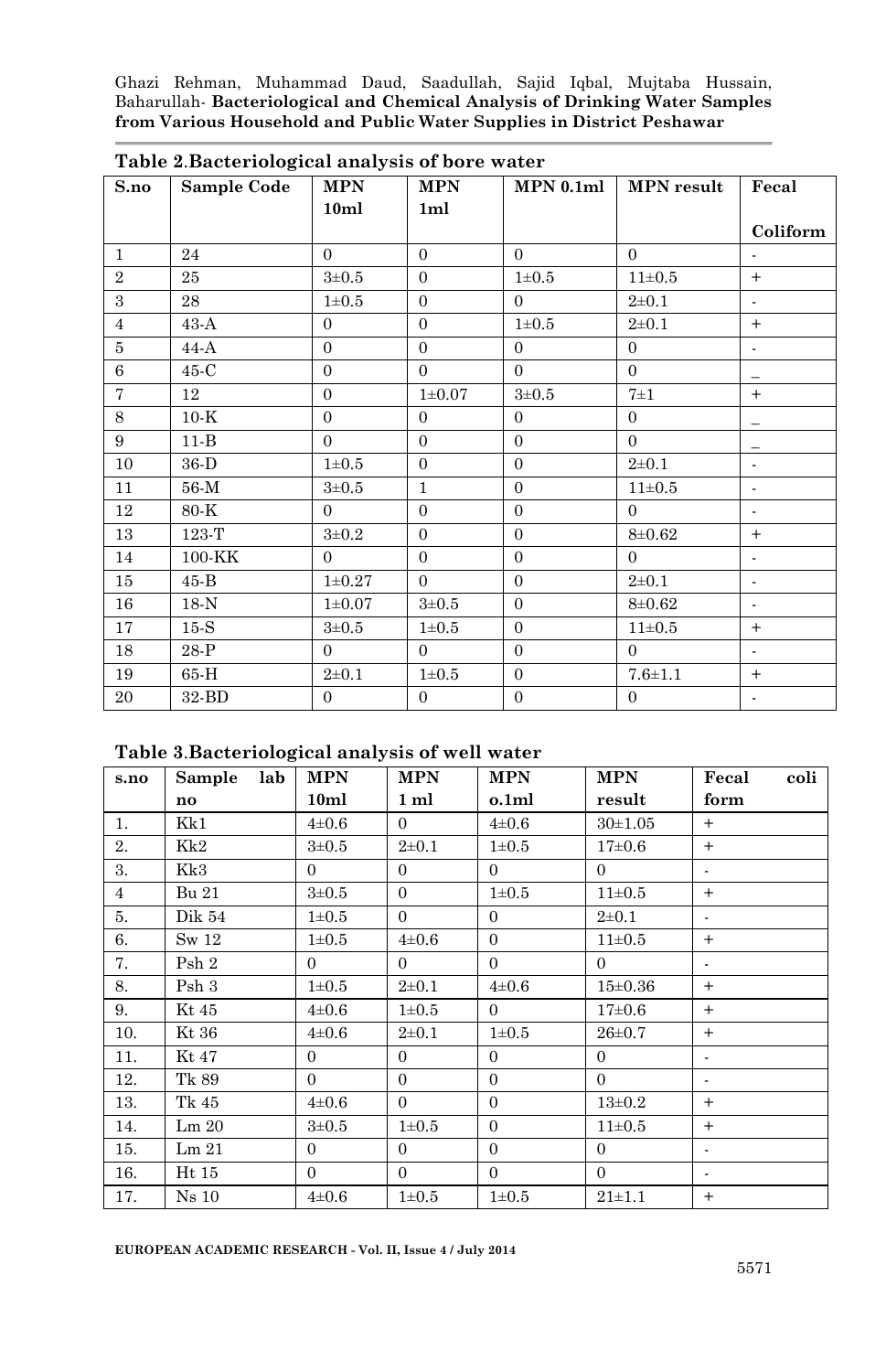| 18. | Mat 14 | $2\pm 0.1$ | $1\pm0.5$ | υ         | $7\pm1$   |  |
|-----|--------|------------|-----------|-----------|-----------|--|
| 19. | Mat 16 | $1\pm0.5$  | $1\pm0.5$ | $1\pm0.5$ | $6\pm0.3$ |  |
| 20. | Mat 17 | $3\pm0.5$  |           | $1\pm0.5$ | 11±0.5    |  |

#### **Table 4**.**Bacteriological analysis of bottled water**

| s.no             | Sample lab                     | Mpn              | Mpn 1ml        | Mpn               | Mpn            | Fecal<br>coli            |
|------------------|--------------------------------|------------------|----------------|-------------------|----------------|--------------------------|
|                  | no                             | 10 <sub>ml</sub> |                | 0.1 <sub>ml</sub> | result         | form                     |
| 1.               | Khyber safe                    | $1\pm0.5$        | $1\pm0.5$      | $1\pm0.5$         | $6 + 0.3$      | $+$                      |
| $\overline{2}$ . | Saha purified                  | $\Omega$         | $\mathbf{0}$   | $\overline{0}$    | $\overline{0}$ | ä,                       |
| 3.               | Aqua safe-03                   | $2\pm 0.1$       | $\Omega$       | $\overline{0}$    | 5              | $+$                      |
| 4.               | Healthy                        | $\Omega$         | $\overline{0}$ | $\overline{0}$    | $\overline{0}$ | $\overline{a}$           |
| 5.               | Nestle -05                     | $\Omega$         | $\overline{0}$ | $\overline{0}$    | $\Omega$       | ä,                       |
| 6.               | Aqua fina-06                   | $\Omega$         | $\Omega$       | $\Omega$          | $\Omega$       | $\overline{a}$           |
| 7.               | Kinley clean                   | $\Omega$         | $\Omega$       | $\Omega$          | $\Omega$       |                          |
| 8.               | Premium                        | $1\pm0.5$        | $\overline{0}$ | $\overline{0}$    | $2\pm 0.1$     | $+$                      |
|                  | water                          |                  |                |                   |                |                          |
| 9.               | Safa pure-09                   | $\Omega$         | $\Omega$       | $\Omega$          | $\Omega$       | $\overline{a}$           |
| 10               | Al saudia-10                   | $\Omega$         | $\overline{0}$ | $\Omega$          | $\Omega$       | $\overline{\phantom{a}}$ |
| 11.              | Ultra pure-11                  | $\Omega$         | $\Omega$       | $\Omega$          | $\Omega$       |                          |
| 12.              | Nestle -A                      | $\Omega$         | $\overline{0}$ | $\Omega$          | $\Omega$       | $\overline{a}$           |
| 13.              | Nestle -B                      | $\Omega$         | $\overline{0}$ | $1\pm0.5$         | $2\pm 0.1$     | $+$                      |
| 14.              | Nestle-c                       | $\Omega$         | $\overline{0}$ | $\Omega$          | $\Omega$       | $\overline{a}$           |
| 15.              | Nestle<br>pure<br>life         | $\Omega$         | $\overline{0}$ | $\overline{0}$    | $\Omega$       |                          |
| 16.              | Pure<br>drinking<br>water (Tb) | $\Omega$         | $\theta$       | $\Omega$          | $\Omega$       | $\overline{a}$           |
| 17.              | Sparkletts<br>pure waer        | $\overline{0}$   | $\overline{0}$ | $\mathbf{0}$      | $\overline{0}$ | $\overline{a}$           |
| 18.              | Life<br>quality<br>water       | $\Omega$         | $\Omega$       | $\Omega$          | $\Omega$       |                          |
| 19.              | <b>BSW</b> water               | $\Omega$         | $\overline{0}$ | $\overline{0}$    | $\Omega$       | $\overline{a}$           |
| 20.              | Aqua clear                     | $\theta$         | $\overline{0}$ | $\overline{0}$    | $\theta$       | $\overline{a}$           |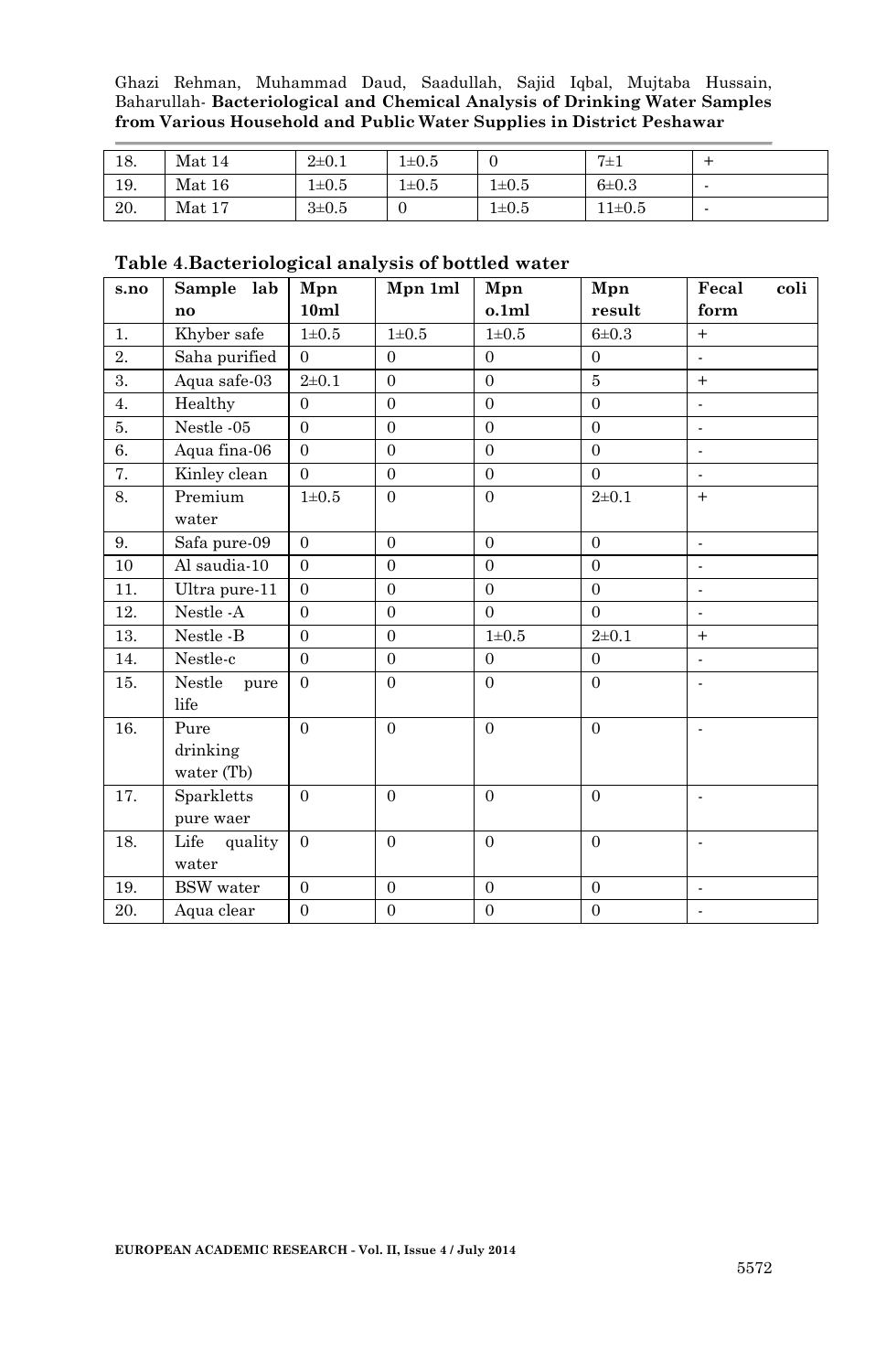| s.no           | Sample                    | Mpn              | Mpn              | Mpn              | Mpn              | Fecal coli form          |
|----------------|---------------------------|------------------|------------------|------------------|------------------|--------------------------|
|                | labno                     | 10ml             | 1ml              | 0.1ml            | result           |                          |
| $\mathbf{1}$   | Jalil<br>kababi 1         | $4\pm 0.6$       | $3\pm0.5$        | $1\pm0.5$        | $33 + 1.2$       | $+$                      |
| $\overline{2}$ | Taraskoon<br>psh          | $1\!\pm\!0.5$    | $\overline{0}$   | $\overline{0}$   | $2 + 0.1$        | $+$                      |
| $\,3$          | Habibi psh                | $\overline{0}$   | $1\!\pm\!0.5$    | $1\pm0.5$        | $4\pm 0.6$       | $+$                      |
| $\overline{4}$ | Marcopolo<br>psh          | $2 + 0.1$        | $1\pm0.5$        | $1\pm0.5$        | $9 + 0.1$        | $\ddot{}$                |
| 5              | Kashmir<br>hotel kt       | $1\!\pm\!0.5$    | $\boldsymbol{0}$ | $\boldsymbol{0}$ | $2\pm 0.1$       | $\boldsymbol{+}$         |
| 6              | Shinwari<br>hotel kt      | $3\pm0.5$        | $1\!\pm\!0.5$    | $1\pm0.5$        | $14\pm0.9$       | $+$                      |
| 7              | Speen<br>Ghar kt          | $4\pm0.6$        | $\overline{0}$   | $\overline{0}$   | $13\pm0.5$       | $+$                      |
| 8              | Jans hotel<br>kt          | $\overline{0}$   | $5\pm1.1$        | $5 + 1.1$        | $19+0.89$        | $+$                      |
| 9              | Moon hotel<br>kk          | $1\!\pm\!0.5$    | $1\!\pm\!0.5$    | $1\pm0.5$        | $6 + 0.3$        | $+$                      |
| 10             | Shahid<br>hotel $kk$      | $\overline{0}$   | $\overline{0}$   | $\overline{0}$   | $\overline{0}$   | $\overline{a}$           |
| 11             | Super<br>waziristan<br>kk | $\overline{0}$   | $4\pm 0.6$       | $2 + 0.1$        | $11\pm0.5$       | $+$                      |
| 12             | Zam<br>zam<br>hotel $kk$  | $3\pm0.5$        | $2 + 0.1$        | $4\pm 0.6$       | $27\pm0.36$      | $+$                      |
| 13             | Pak<br>afghan kt          | $4\pm 0.6$       | $1\pm0.5$        | $1\pm0.5$        | $21 \pm 1.1$     | $+$                      |
| 14             | Zaman<br>hotel bu         | $\overline{0}$   | $\overline{0}$   | $\overline{0}$   | $\overline{0}$   | $\overline{a}$           |
| 15             | Fish point<br>bu          | $2 + 0.1$        | $5 + 1.1$        | $5 + 1.1$        | $32\pm0.77$      | $\qquad \qquad +$        |
| 16             | Tank hotel<br>dik         | $\overline{0}$   | $\overline{0}$   | $\overline{0}$   | $\overline{0}$   | $\overline{a}$           |
| $17\,$         | Malik<br>hotel dik        | $4\pm 0.6$       | $\overline{0}$   | $\overline{0}$   | $13+0.2$         | $\ddot{}$                |
| $18\,$         | Zaiqa hotel<br>dik        | $\Omega$         | $\overline{0}$   | $\Omega$         | $\Omega$         | $\overline{\phantom{a}}$ |
| 19             | Gul<br>hotel<br>dik       | $\overline{0}$   | $\overline{0}$   | $\overline{0}$   | $\overline{0}$   | $\overline{a}$           |
| 20             | Babu hotel<br>kt          | $\boldsymbol{0}$ | $\boldsymbol{0}$ | $\boldsymbol{0}$ | $\boldsymbol{0}$ | $\overline{\phantom{a}}$ |

**Table 5**.**Bacteriological analysis of hotels water samples**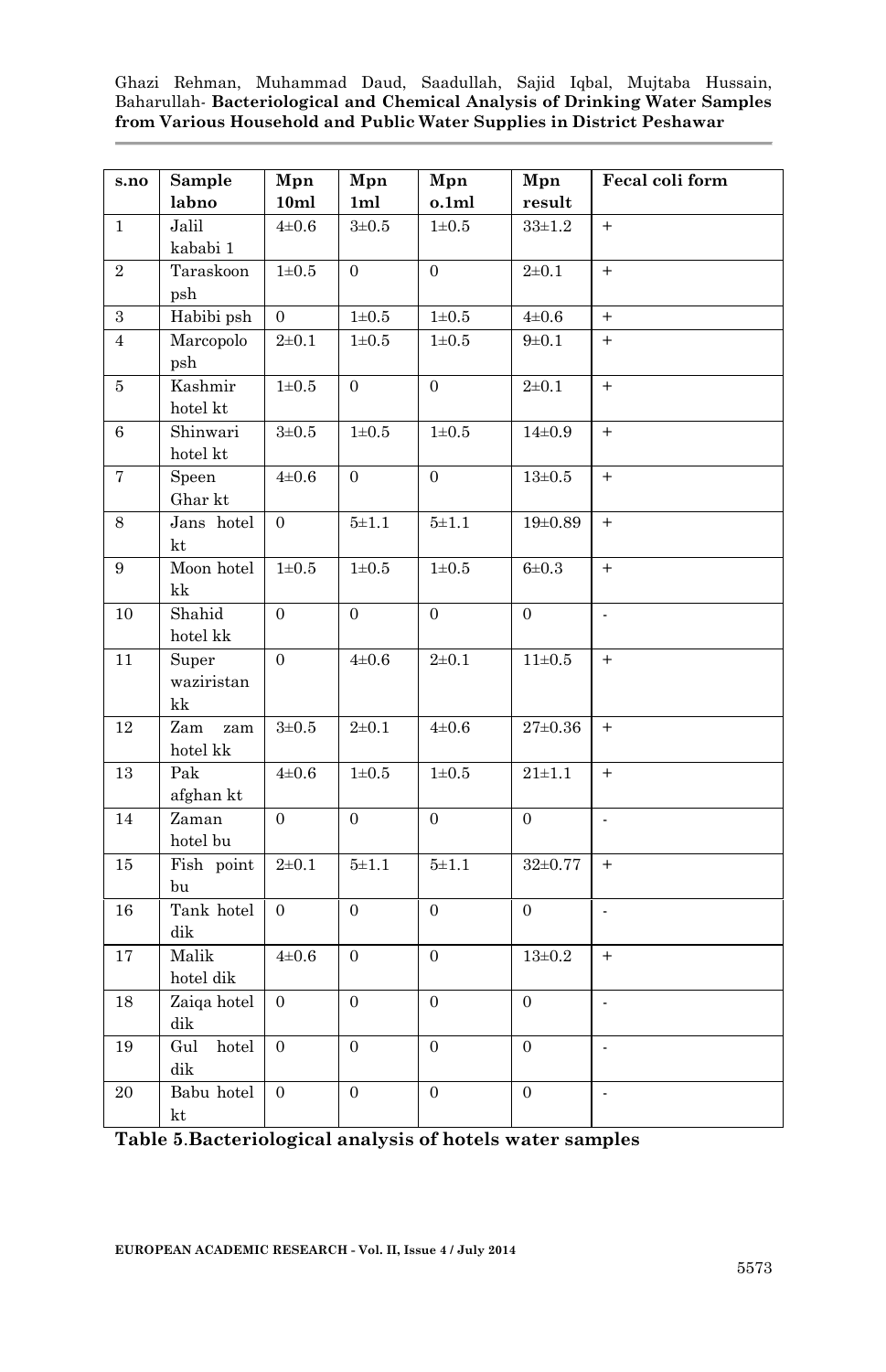|                | Table 6. Dacterfological analysis of tap water |            |                     |            |              |          |  |  |
|----------------|------------------------------------------------|------------|---------------------|------------|--------------|----------|--|--|
| S.No           | Sample lab                                     | Mpn        | Mpn<br>$\mathbf{1}$ | Mpno.1ml   | Mpn          | Fecal    |  |  |
|                | $\mathbf{n}\mathbf{o}$                         | 10ml       | ml                  |            | result       | coliform |  |  |
| $\mathbf{1}$   | 102A                                           | $\Omega$   | $1\pm0.5$           | $1\pm0.5$  | $4\pm 0.6$   | $+$      |  |  |
| $\overline{2}$ | 103 B                                          | $4\pm 0.6$ | $\Omega$            | $1\pm0.5$  | $17\pm0.6$   | $+$      |  |  |
| 3              | 104 C                                          | $3\pm0.5$  | $\Omega$            | $\Omega$   | $8 \pm 0.4$  | $+$      |  |  |
| $\overline{4}$ | 105D                                           | $2\pm 0.1$ | $1\pm0.5$           | $1\pm0.5$  | $9 \pm 0.1$  | $+$      |  |  |
| 5              | 106 E                                          | $4\pm 0.6$ | $2\pm 0.1$          | $2\pm0.1$  | $32\pm0.77$  | $+$      |  |  |
| 6              | 107 F                                          | $4\pm 0.6$ | $\Omega$            | $\Omega$   | $13\pm0.2$   | $+$      |  |  |
| $\overline{7}$ | 108 <sub>G</sub>                               | $3\pm0.5$  | $1\pm0.5$           | $1\pm0.5$  | $14\pm0.9$   | $+$      |  |  |
| 8              | 109 H                                          | $1\pm0.5$  | $1\pm0.5$           | $\Omega$   | $4\pm0.6$    | $+$      |  |  |
| 9              | 110 I                                          | $3\pm0.5$  | $2\pm 0.1$          | $2\pm 0.1$ | $20 \pm 1.3$ | $+$      |  |  |
| 10             | 111J                                           | $1\pm0.5$  | $\Omega$            | $\Omega$   | $2\pm 0.1$   | $+$      |  |  |
| 11             | 112 K                                          | $1\pm0.5$  | $\Omega$            | $1\pm0.5$  | $4\pm0.6$    | $+$      |  |  |
| 12             | 113L                                           | $4\pm0.6$  | $\Omega$            | $\Omega$   | $20\pm$      | $+$      |  |  |
| 13             | 114 M                                          | $1\pm0.5$  | $\Omega$            | $\Omega$   | $3\pm0.5$    | $+$      |  |  |
| 14             | 115 N                                          | $3\pm0.5$  | $1\pm0.5$           | $2\pm 0.1$ | $17+0.6$     | $+$      |  |  |
| 15             | 116 N                                          | $\Omega$   | $\Omega$            | $\Omega$   | $\Omega$     | ÷.       |  |  |
| 16             | 117 O                                          | $2\pm 0.1$ | $1\pm0.5$           | $1\pm0.5$  | $9 \pm 0.1$  | $+$      |  |  |
| 17             | 118 D                                          | $3\pm0.5$  | $1\pm0.5$           | $\Omega$   | $11\pm0.5$   | $+$      |  |  |
| 18             | 119 C                                          | $2\pm 0.1$ | $2\pm 0.1$          | $1\pm0.5$  | $12\pm0.7$   | $+$      |  |  |
| 19             | 120 W                                          | $1\pm0.5$  | $1\pm0.5$           | $1\pm0.5$  | $6\pm0.3$    | $+$      |  |  |
| 20             | 121 B                                          | $3\pm0.5$  | $4\pm 0.6$          | $\Omega$   | $21 \pm 1.1$ | $+$      |  |  |

| Table 6. Bacteriological analysis of tap water |  |  |  |
|------------------------------------------------|--|--|--|
|------------------------------------------------|--|--|--|

#### **Table 7.Chemical analysis of bore water**

| S.no            | Nitrate<br>(mg/l) | Nitrite<br>(mg/l) | Soluble<br>Total<br>Solids (TSS) | <b>Sulphates</b><br>(mg/l) |
|-----------------|-------------------|-------------------|----------------------------------|----------------------------|
| $\mathbf{1}$    | 0.99              | 0.025             | 10                               | 4.67                       |
| $\overline{2}$  | 0.60              | 0.011             | 8                                | 5.11                       |
| $\overline{3}$  | 0.09              | 0.021             | 20                               | 4.67                       |
| $\overline{4}$  | 0.28              | 0.007             | 52                               | 5.67                       |
| $\overline{5}$  | 0.19              | 0.006             | 120                              | 5.01                       |
| $6\phantom{.0}$ | 0.11              | 0.007             | 45                               | 8.01                       |
| $\overline{7}$  | 0.22              | 0.015             | 02                               | 6.11                       |
| 8               | 0.42              | 0.036             | 230                              | 3.67                       |
| 9               | 0.44              | 0.027             | 150                              | 8.02                       |
| 10              | 0.31              | 0.013             | 420                              | 3.33                       |
| 11              | 0.24              | 0.006             | 65                               | 6.11                       |
| 12              | 0.20              | 0.011             | 300                              | 6.67                       |
| 13              | 0.23              | 0.114             | 320                              | 7.67                       |
| 14              | 0.18              | 0.018             | 105                              | 5.01                       |
| 15              | 0.29              | ÷.                | 400                              | 8.02                       |
| 16              | 0.60              | $\sim$            | 165                              | 6.11                       |
| 17              | 0.42              | 0.013             | 180                              | 3.67                       |
| 18              | 0.11              | 0.021             | 120                              | $\overline{\phantom{0}}$   |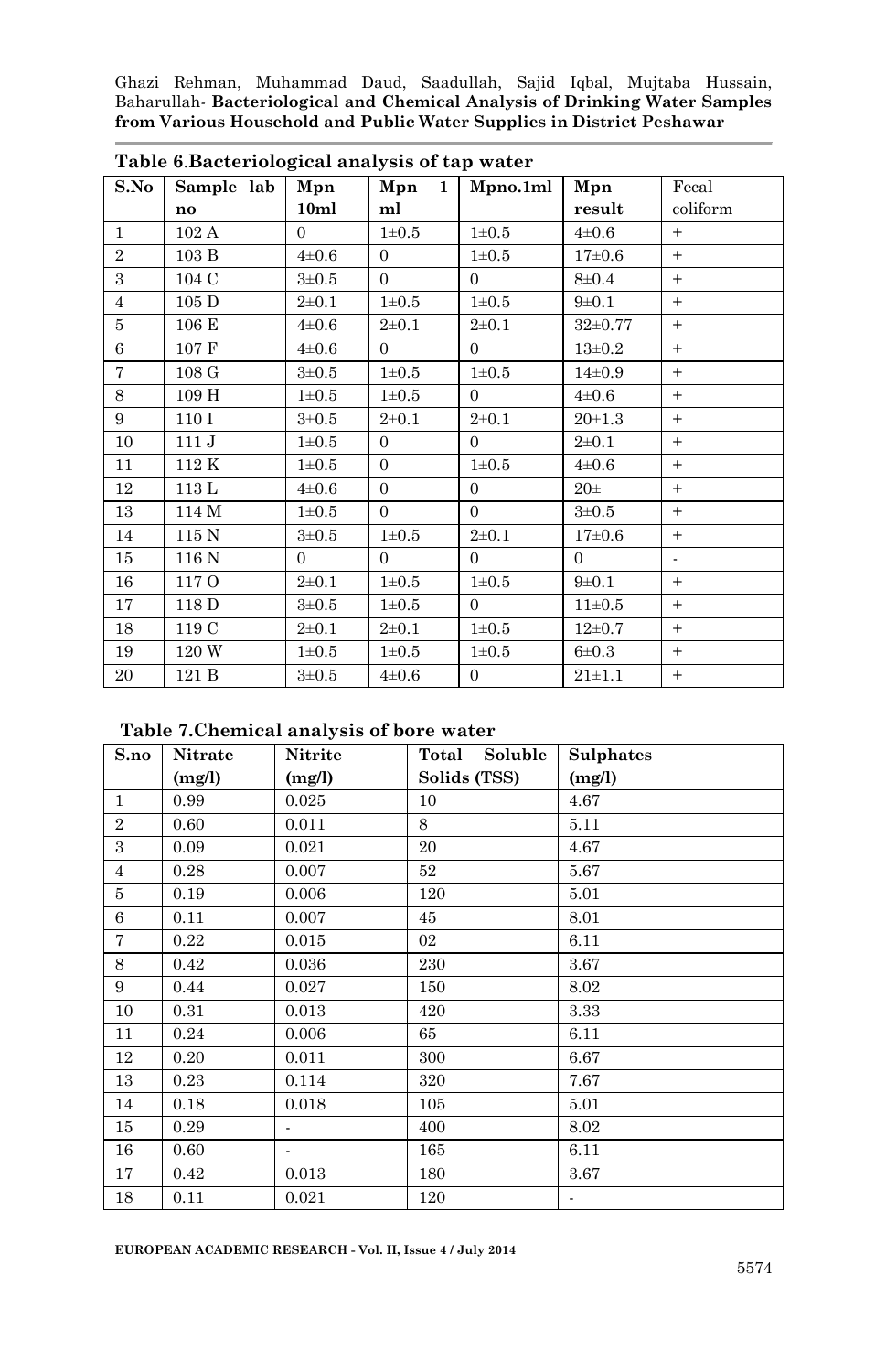| 19  | . .<br>∪.⊥⊍ | $\sim$ $+$ $\sim$<br>0.015 | 65       | 9.51<br>4.01 |
|-----|-------------|----------------------------|----------|--------------|
| -20 |             | 10<br>v. 14                | ໑໑<br>υ4 | 6.23         |

#### **Table 8.Chemical analysis of well water**

| S.No           | $SO4$ mg/l | NITRATE mg/l | NITRITE mg/l                | TOTAL SOLUBLE |
|----------------|------------|--------------|-----------------------------|---------------|
|                |            |              |                             | <b>SOLIDS</b> |
| $\mathbf{1}$   | 0.5        | 0.32         | $\blacksquare$              | 20            |
| $\overline{2}$ | 2.5        | 0.98         | $\overline{\phantom{a}}$    | 48            |
| 3              | 3.10       | 0.52         | 0.012                       | 32            |
| $\overline{4}$ | 8.52       | 0.21         | 0.033                       | 56            |
| 5              | 1.77       | 1.03         | 0.05                        | 89            |
| 6              | $5.6\,$    | 0.336        | 0.068                       | 120           |
| $\tau$         | 4.25       | 0.58         | $\mathcal{L}_{\mathcal{A}}$ | 410           |
| 8              | $2.3\,$    | 0.46         | 0.23                        | 210           |
| 9              | 5.23       | 0.65         | $\blacksquare$              | 325           |
| 10             | 8.36       | 2.11         | 0.078                       | 650           |
| 11             | 2.33       | 0.15         | 0.021                       | 21            |
| 12             | 9.10       | 1.32         | 0.045                       | 65            |
| 13             | 7.25       | 1.21         | 0.065                       | 34            |
| 14             | $1.5\,$    | 0.54         | 0.023                       | 152           |
| 15             | 6.41       | 0.69         | $\sim$                      | 140           |
| 16             | 7.12       | ÷.           | $\sim$                      | 65            |
| 17             | 3.33       | 0.32         | 0.015                       | 365           |
| 18             | 2.56       | 0.89         | 0.054                       | 250           |
| 19             | 4.98       | 0.99         | $\blacksquare$              | 654           |
| 20             | 1.77       | 0.12         | $\overline{\phantom{a}}$    | 100           |

#### **Table 9**.**Chemical analysis of bottled water**

| S.No           | SO <sub>4</sub> | NITRATE mg/l   | <b>NITRITE</b> | <b>TOTAL</b>   | <b>SOLUBLE</b> |
|----------------|-----------------|----------------|----------------|----------------|----------------|
|                | mg/l            |                | mg/l           | <b>SOLIDS</b>  |                |
| $\mathbf{1}$   | 0.01            | 0.23           | $\Omega$       | 20             |                |
| $\overline{2}$ | $\mathbf{0}$    | $\Omega$       | $\Omega$       | 12             |                |
| 3              | $\mathbf{0}$    | 0.12           | 0.001          | 8              |                |
| $\overline{4}$ | $\overline{0}$  | $\Omega$       | 0.021          | 15             |                |
| $\overline{5}$ | $\mathbf{0}$    | $\mathbf{0}$   | $\mathbf{0}$   | $\mathbf{0}$   |                |
| 6              | $\overline{0}$  | $\Omega$       | 0.21           | 23             |                |
| 7              | $\overline{0}$  | 1              | $0.2\,$        | 32             |                |
| 8              | $\overline{0}$  | $\mathbf{0}$   | $\mathbf{0}$   | $\overline{0}$ |                |
| 9              | $\overline{0}$  | $\overline{0}$ | $\overline{0}$ | $\mathbf{0}$   |                |
| 10             | $\mathbf{0}$    | $\mathbf{0}$   | $\overline{0}$ | $\mathbf{0}$   |                |
| 11             | $\overline{0}$  | 0.36           | 0.25           | 50             |                |
| 12             | $\overline{0}$  | $\mathbf{0}$   | $\overline{0}$ | $\overline{0}$ |                |
| 13             | $\mathbf{0}$    | $\mathbf{0}$   | $\Omega$       | $\mathbf{0}$   |                |
| 14             | $\overline{0}$  | $\Omega$       | $\Omega$       | $\mathbf{0}$   |                |
| 15             | $\overline{0}$  | $\mathbf{0}$   | $\overline{0}$ | $\mathbf{0}$   |                |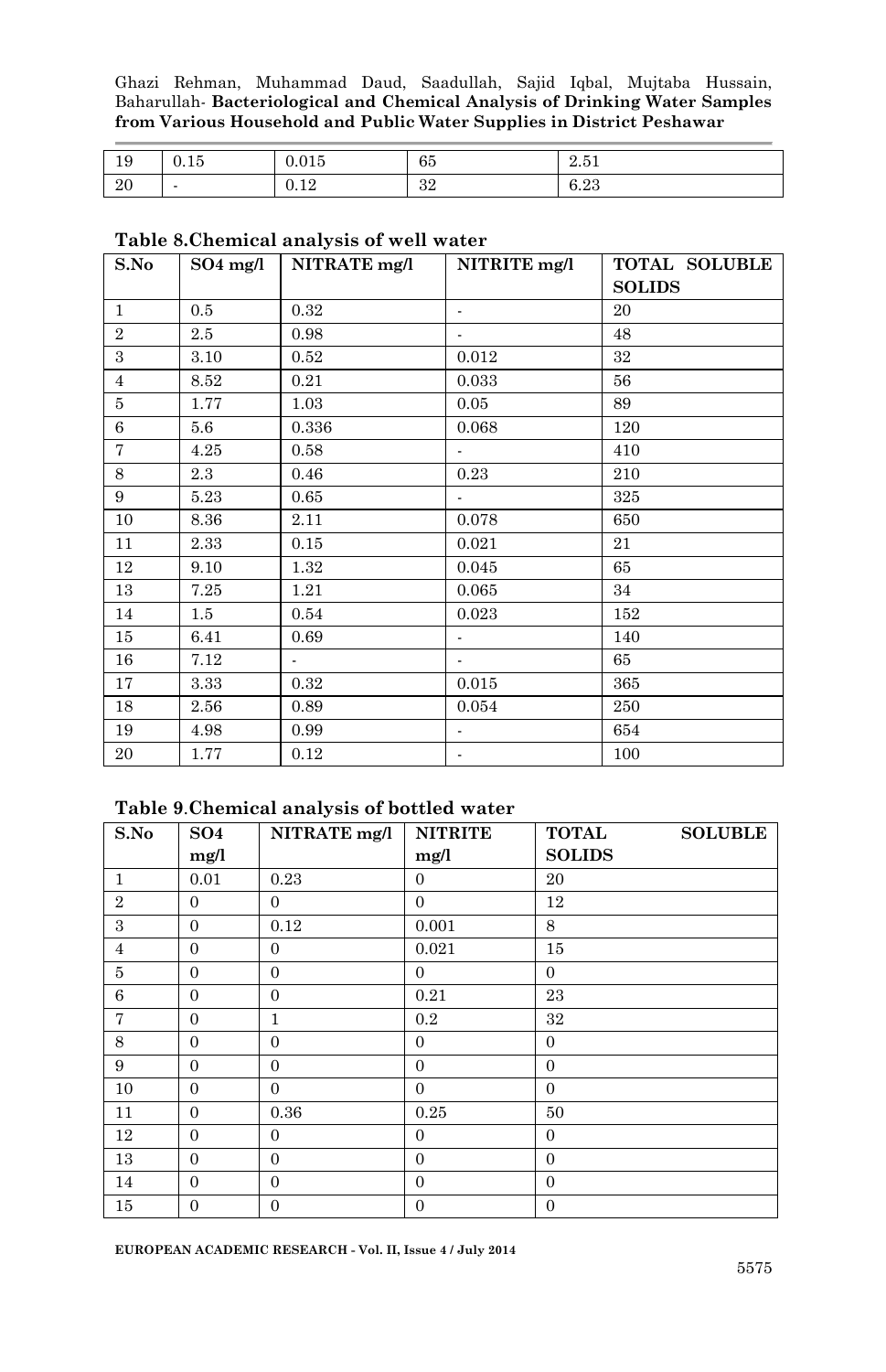| 16 |  |       |    |
|----|--|-------|----|
| 17 |  |       |    |
| 18 |  | 0.056 | 42 |
| 19 |  |       | 20 |
| 20 |  |       |    |

#### **Table 10**.**Chemical analysis of hotels water**

| S.NO           | SO <sub>4</sub>  | <b>NITRATE</b>   | <b>NITRITE</b> | <b>TOTAL SOLUBLE</b> |
|----------------|------------------|------------------|----------------|----------------------|
|                | mg/l             | mg/l             | mg/l           | <b>SOLIDS</b>        |
| $\mathbf{1}$   | 1.2              | $\boldsymbol{0}$ | $\Omega$       | 23                   |
| $\overline{2}$ | $\overline{0}$   | $\Omega$         | $\Omega$       | 14                   |
| 3              | $\mathbf{0}$     | 0.12             | 0.001          | 8                    |
| $\overline{4}$ | $\overline{0}$   | $\overline{0}$   | 0.021          | 15                   |
| $\bf 5$        | $\mathbf{0}$     | $\overline{0}$   | $\Omega$       | $\mathbf{0}$         |
| $\,6$          | $\overline{0}$   | $\overline{0}$   | 0.21           | 23                   |
| 7              | $\mathbf{0}$     | $\mathbf{1}$     | 0.2            | 32                   |
| 8              | $\mathbf{0}$     | $\overline{0}$   | $\Omega$       | $\overline{0}$       |
| 9              | $\theta$         | $\overline{0}$   | $\Omega$       | $\boldsymbol{0}$     |
| 10             | $\overline{0}$   | $\overline{0}$   | $\overline{0}$ | $\mathbf{0}$         |
| 11             | $\Omega$         | 0.36             | $\Omega$       | 50                   |
| 12             | $\theta$         | $\overline{0}$   | $\overline{0}$ | $\overline{0}$       |
| 13             | $\theta$         | $\boldsymbol{0}$ | $\Omega$       | $\boldsymbol{0}$     |
| 14             | $\overline{0}$   | $\overline{0}$   | $\Omega$       | $\overline{0}$       |
| 15             | $\Omega$         | $\overline{0}$   | $\Omega$       | $\mathbf{0}$         |
| 16             | $\theta$         | $\boldsymbol{0}$ | $\overline{0}$ | $\boldsymbol{0}$     |
| 17             | $\overline{0}$   | $\overline{0}$   | $\Omega$       | $\overline{0}$       |
| 18             | $\mathbf{0}$     | $\overline{0}$   | 0.56           | 42                   |
| 19             | $\boldsymbol{0}$ | $\mathbf{1}$     | $\Omega$       | 20                   |
| 20             | $\overline{0}$   | $\overline{0}$   | $\Omega$       | $\overline{0}$       |

#### **Table 11.Chemical analysis of tap water**

| S.No           | SO <sub>4</sub> | <b>NITRATE</b> | <b>NITRITE</b> | <b>CHLORIDE</b> | <b>TOTAL</b><br><b>SOLUBLE</b> |
|----------------|-----------------|----------------|----------------|-----------------|--------------------------------|
|                | mg/l            | mg/l           | mg/l           | mg/l            | <b>SOLIDS</b>                  |
| 1              | $\mathbf{0}$    | $\Omega$       | $\Omega$       | 29              | 30                             |
| $\overline{2}$ | $\Omega$        | $\Omega$       | $\Omega$       | 6               | 6                              |
| 3              | $\overline{0}$  | 0.12           | 0.001          | 6               | 10                             |
| $\overline{4}$ | $\overline{0}$  | $\Omega$       | 0.021          | 25              | 32                             |
| 5              | $\Omega$        | $\Omega$       | $\Omega$       | $\Omega$        | $\Omega$                       |
| 6              | $\overline{0}$  | $\Omega$       | 0.21           | $\Omega$        | 5                              |
| $\overline{7}$ | $\Omega$        | 1              | 0.2            | 20              | 24                             |
| 8              | $\Omega$        | $\Omega$       | $\Omega$       | $\overline{2}$  | 4                              |
| 9              | $\overline{0}$  | $\Omega$       | $\Omega$       | 21              | 26                             |
| 10             | $\Omega$        | $\Omega$       | $\Omega$       | $\Omega$        | $\Omega$                       |
| 11             | $\overline{0}$  | 0.36           | $\Omega$       | $\Omega$        | 7                              |
| 12             | $\overline{0}$  | $\Omega$       | $\Omega$       | $\Omega$        | $\Omega$                       |

**EUROPEAN ACADEMIC RESEARCH - Vol. II, Issue 4 / July 2014**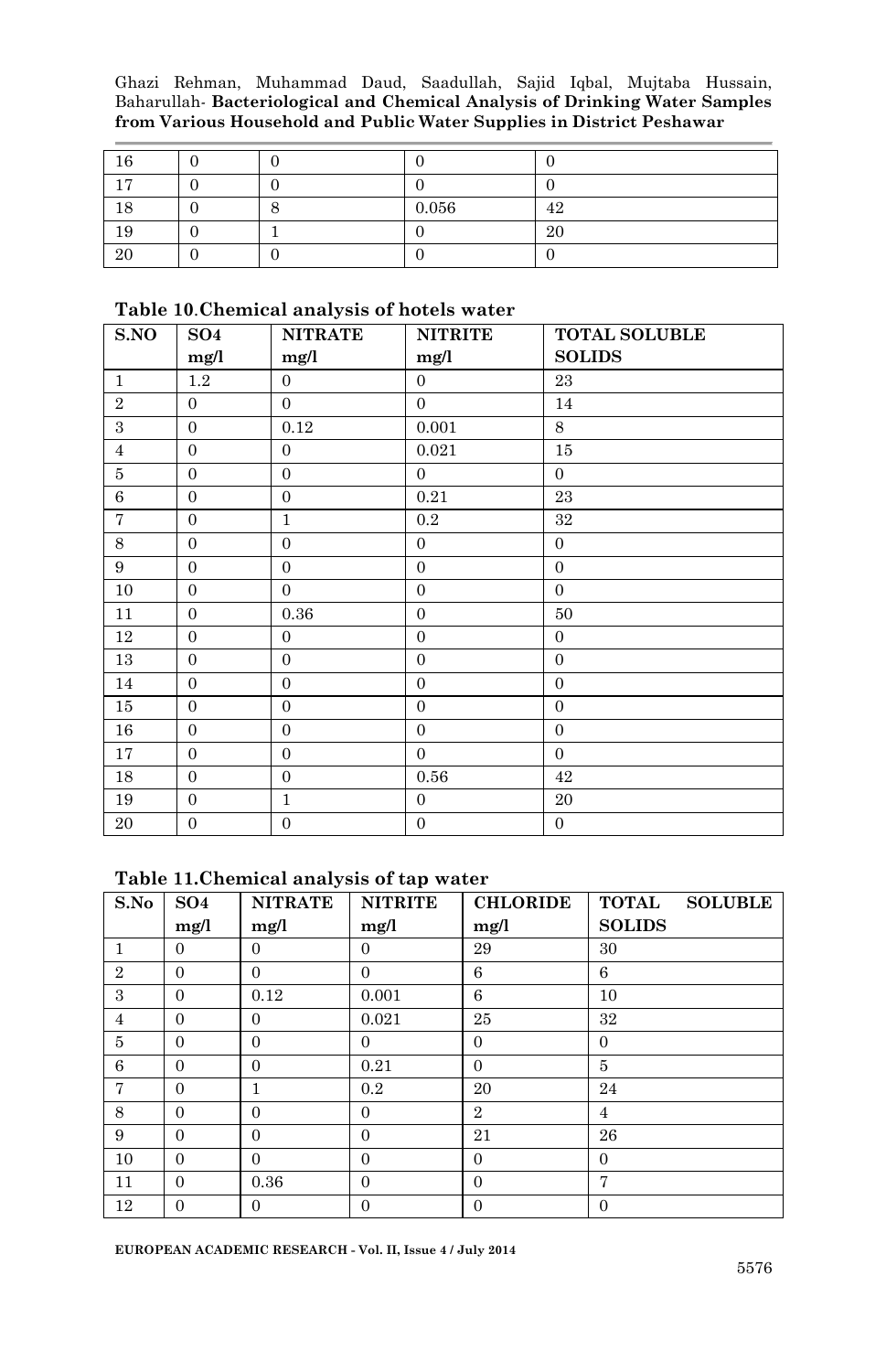| 13 |  |      |    | ⌒  |
|----|--|------|----|----|
| 14 |  |      | 10 | 15 |
| 15 |  |      | 54 | 70 |
| 16 |  |      | 32 | 50 |
| 17 |  |      | 12 | 35 |
| 18 |  | 0.56 | 45 | 55 |
| 19 |  |      | 21 | 40 |
| 20 |  |      |    |    |

### **Discussion**

Out of the 100 samples collected from various area of Khyber Pakhtunkhwa 48% of the samples were positive for fecal coliform. Among which samples taken from Hotels were more contaminated as compared to other sources. Our findings were in agreement with the findings of Nawab *et al.,* 2013 who observed 43.5% of the samples to be fecally contaminated in the areas Mohamand agency and Kohat. [1]

For analyzed water of Khyber Pakhtunkhwa the highly contaminated source was the hotels and restaurants which were found fecally contaminated. Our findings were nearly similar to as he found 74 percent of the hotels samples to be fecally contaminated

High levels of Coli form bacteria were present in water samples which were taken from both source and point of use. Total Coli form counts in most cases were > 34 CFU/100mL, in our study .This was not in accordance with the accepted WHO standard (0 CFU). Water from deep boreholes is normally free of pathogenic microbiological contaminants. For analyzed water of Khyber Pakhtunkhwa bore holes samples bacterial growth was not observed. This was similar to the findings of Zvidzai *et al,.*2007, where most of the bore hole samples were not contaminated.[2]

The nitrates are within the safe limits according to the EPA and WHO. The value recommended by WHO is between 40 - 50 mg/l. For the analyzed water of Khyber Pakhtunkhwa the values ranged from 0-8 mg/l, which is an allowable limit. Our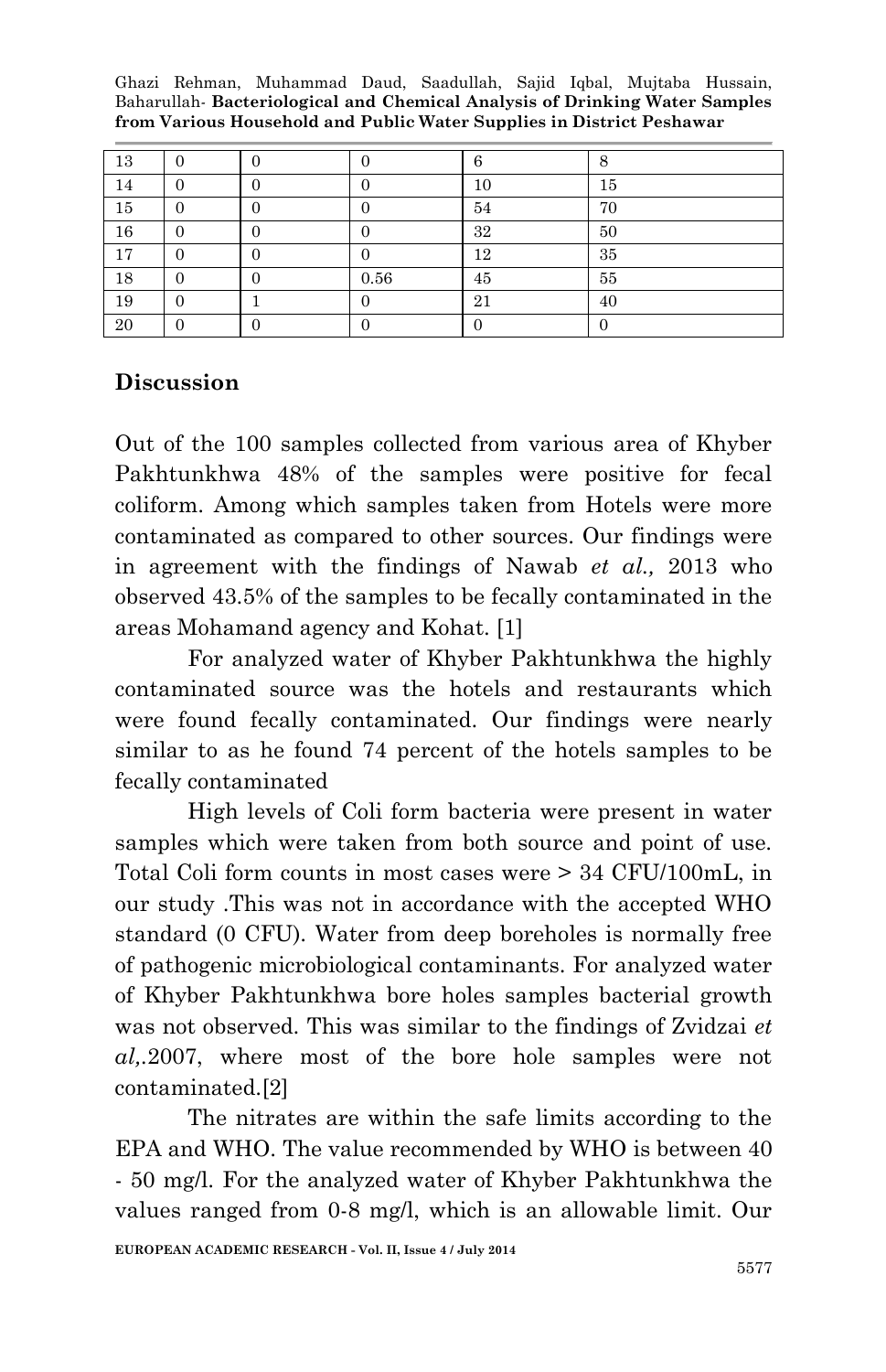findings were in agreement with the findings of Soomro *et al .* 2011 as his report showed that water of KPK was not contaminated with nitrates. [11]

The level of chloride is just below the safe drinking standard. The standard is 250 mg/l. Our findings were in accordance with the standards of WHO,1996; APHA 1998; PCRWR, 2005; WHO, 2006).Previous findings for chloride were observed to be higher as conducted by Khan *et al.,* 2012.[8,9,10,6]

# **Total Soluble Solids**

It's the expression of the organic pollution of water. Allowable values of TSS ranges between 500 and 1500 mg/l. For analyzed water of Khyber Pakhtunkhwa, the values of TSS were between 0 and 654 mg/l for the majority of sources examined. Our findings were not in agreement with Khan *et al.,* 2012 and A.R khan et al ., 2000, as they conducted similar studies in Kohat and Mardan respectively as they found the values to be higher than our study.[5]

## **Sulphates**

The Sulphates in water represent agricultural pollution. The value allowed by the USEPA is  $\leq$  250 mg/l. For water of the Khyber Pakhtunkhwa, the values of sulphates were between 0 and 9.10 mg/l, with the high values reported coming from well water source  $(0 - 9.10 \text{ mg/l})$ . In all the cases, water of Khyber Paktunkwa is not polluted according to their Sulphates content. This was not in accordance with the similar study conducted by saeeda *et al.,* 2010 in which they reported the Hand pumps water source to be more concentrated with sulphates.

## **Chlorides**

The Chlorides in water are known to come from rainwater. In water of Khyber Paktunkwa, the values obtained were between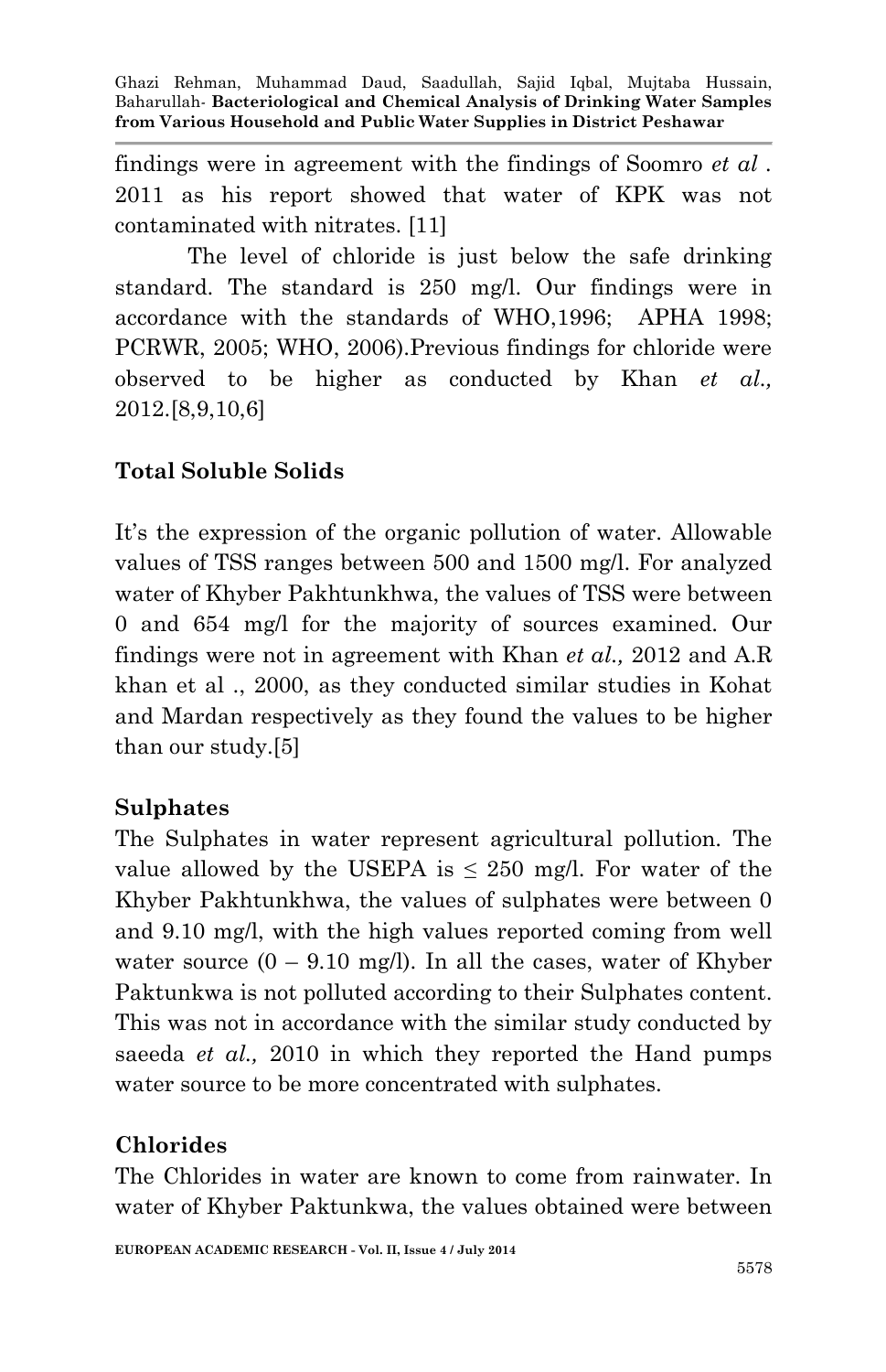0 and 54 mg/l. This water is thus low in chlorides and of good quality with respect to chlorides. Our findings were in agreement with the findings of saeeda *et al.,* 2010 and were not in agreement with the findings of khan *et al.,* 2012 as chloride concentration was higher in their samples.[4,5]

## **Conclusion**

It is concluded that most of the water sources were all unacceptable Total coliform count and all water sources were positive for presumptive coli form count had E.coli showing fecal contamination of water sources, and we recommend regular disinfection of drinking water sources, periodic bacteriological appraisal of drinking water sources, and construction and distribution of piped water. Besides this the water sources were chemically contaminated as well. The chemical contamination should be removed by having good industrial waste management practices.

### **Acknowledgment**

We are thankful to the Department of Microbiology Kohat University of Science and Technology, Khyber Pakhtoonkhwa, Pakistan for providing the research facility. We are thankful to Dr. Mirina Sakhi, Basreen Akhtar and Saima khan for finalizing the data and doing the Statistical data.

## **REFERENCES:**

- APHA. American Public Health Association. 1998. *Standard methods for the examination of water and waste water*. 20th edition. United State of America. [9]
- Berger, P.S. and R.K. Oshirio. 2002. "Source water protection." *Microbiology of Source Water* 2967-2978 [12]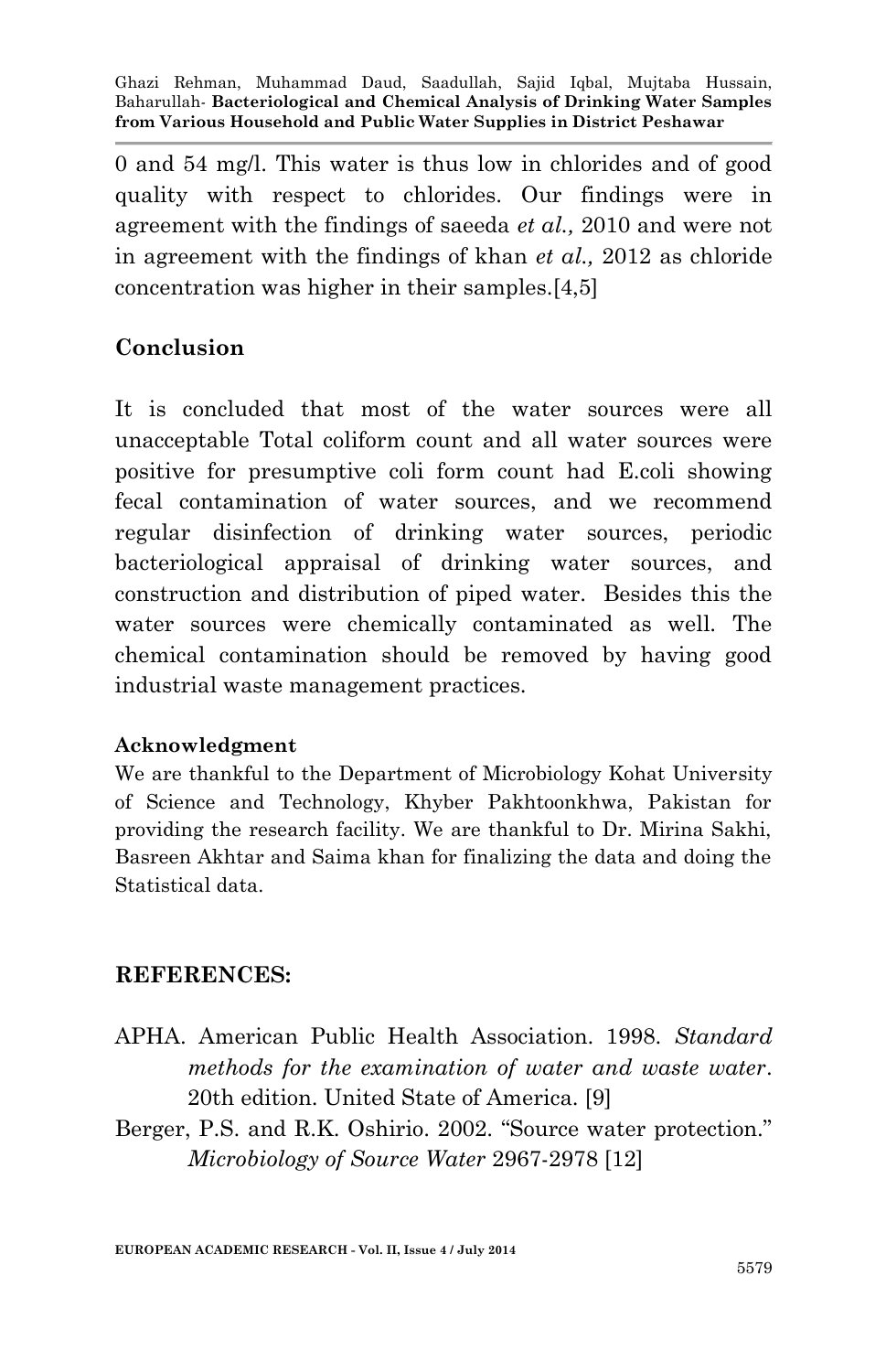- Bryant, S.D. 2004. "Lead-contaminated drinking water in the public schools of Philadelphia." *Journal of Toxicology and Clinical Toxicology* 42: 287-294 [18]
- Food and agriculture organization (FAO). 2010. "Natural resources and water management, water unit." United Nation Organization. [16]
- Jackson R. B. et al. 2001. *Water in Changing World. Issues in Ecology*, 9. Washington, DC: Ecological Society of America, 1-16. [13]
- Khan, A. R., Ibrar Ul Haq, Waqar A. Khan, M. Akif, Mumtaz Khan, and M. Riaz. 2000. "Quality characteristics of potable water of Mardan city (Pakistan) and Surrounding Areas." *Journal of Chemistry and Sociology* 22(2) [5]
- Khan, M., Ihsanullah, Sharafat T., Mehmud F., and Sattar A. 2000. "Occurrence of pathogenic microorganisms in food and water supplies in different areas of Peshawar, Nowshera and Charsadda." *Pakistan Journal of Food Sciences* 10(3-4):31-34. [19]
- Muhammad, A.T. and Hifza, R. 2008. "Distribution of nitrate in the water resources of Pakistan." African Journal of Environmental Science & Technology." 2(11):397–403. [20]
- Naeem, K., Hussain, S. T., Javid, H., Nargis, J., Shabir, A., Riaz, U., Zain, U., and Abdus, S. 2012. "Physiochemical evaluation of the drinking water sources from district Kohat, Khyber Pakhtunkhwa, Pakistan." *International Journal of Water Resources and Environmental Engineering* 4(10): 302-313. [3]
- Nawab, A., Ayaz, A., Jauhar, S., Farman, U., Waheed, U., AND Zia, U.R. 2013. "Biochemical and microbiological evaluation of the water samples collected from different areas of district Kohat and Mohamand Agency, Pakistan." *Pure Applied Journal of Biology* 2(3): 96-103. [1]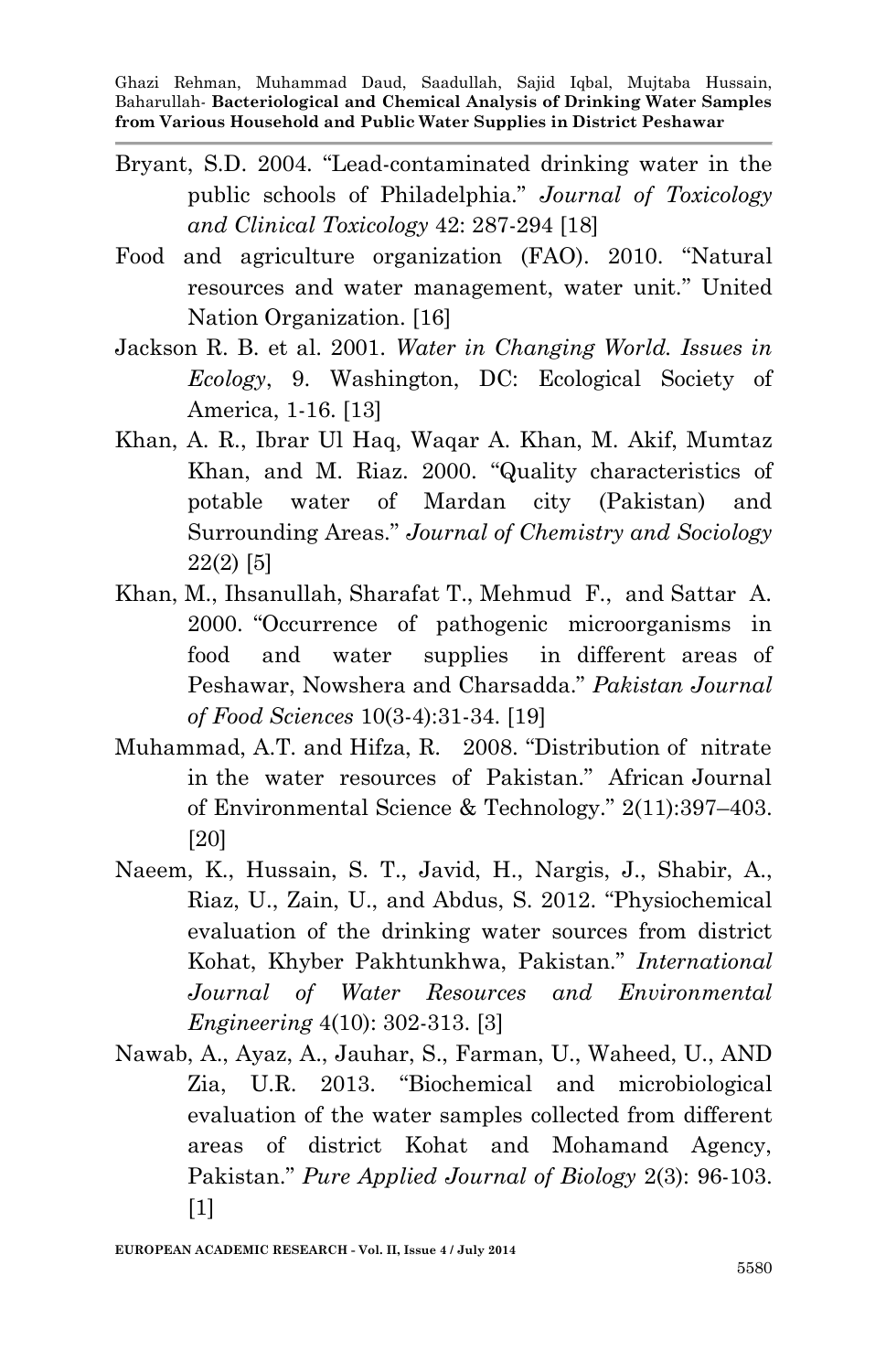- Park, K. 1997. In: *Text book of Preventive and Social Medicine*. Jabalpur: Banarsidas Publication. [15]
- PCRWR. 2005. Pakistan Council of Research in Water Resources. Islamabad, Pakistan. Workshop to finalize National Drinking Water Quality Standards, 01-04 March, 2005. Health Services Academy, Ministry of Health, Pakistan. [10]
- Prasad, B.G. and T.S. Narayana. 2004. "Subsurface water quality of different sampling stations with some selected parameters at Machilipatnam town." *International Journal of Environment and pollution Techniques* 3(1): 47-50. [17]
- Saadullah, Hidayatullah, M. Daud, B. Akhtar, Imran K., Ghazi, R., Maqsood, Q., Arshad, Q., Waqar, Y., Allah, N., Sajad, A., Zenat, F. K., Mirina, S., and Muhammad, M. 2014. "Bacteriological and Physico-Chemical Analysis of Irrigation Water Sources of Kohat, Pakistan." *International Journal of Advancements in Research & Technology* 3(3). [21]
- Saeeda, Y., Amir, Z. and Owais, M. 2013. "Physico-chemical characteristics of potable water of different sources in District Nowshera: A case study after flood – 2010." *Journal of Himalayan Earth Sciences* 46(1): 83-87. [4]
- Soomro, Z. A., M. I. A. Khokhar, W. Hussain and M. Hussain. 2011. "Drinking Water Quality Challenges in Pakistan." World Water Day April. 17-28. [11]
- WHO. 2006. *World Health Organization' Guidelines for drinking-water quality*. First addendum to 2nd edition: Recommendations 1. Geneva. [6]
- WHO. World Health Organization. 1986. "Health impact of acidic deposition and Science." *Total Environment* 52: 157-187. [7]
- WHO. 1996. *World Health Organization' Guidelines for drinking water quality, health criteria and other supporting information.* 2nd edition. Geneva. 2. [8]